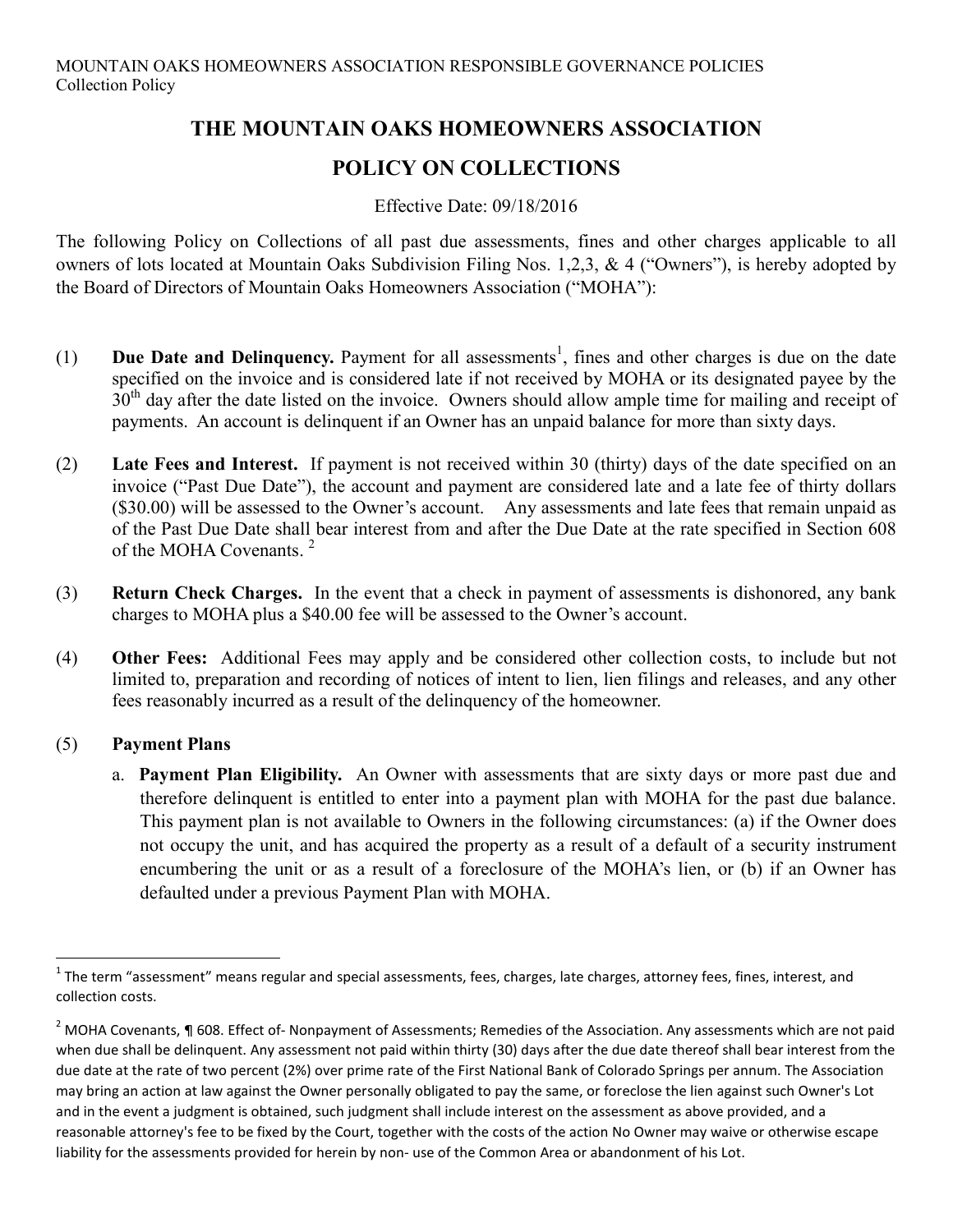#### MOUNTAIN OAKS HOMEOWNERS ASSOCIATION RESPONSIBLE GOVERNANCE POLICIES Collection Policy

- b. **Payment Plan Notices and Responses.** Upon an Owner's account becoming more than 60 days past due, the MOHA shall mail a Payment Plan Notice, via certified and regular first class mail, to the eligible Owner(s) notifying of the eligibility to enter into a payment plan together with a proposed Payment Plan. All notices shall be mailed to the Owner's last known address provided to the MOHA by the Owner. For continued eligibility of a Payment Plan, the Owner shall respond to the MOHA's Payment Plan Notice within fifteen (15) days of the receipt of the Notice by signing and returning the proposed Payment Plan or by contacting the MOHA in writing and requesting an alternative payment plan. Upon receipt of request for an alternative payment plan, the MOHA shall consider the alternative payment plan request and, in its sole discretion, accept or reject the alternative payment plan terms. The MOHA shall issue a Further Notice of Payment Plan via certified and regular first class mail that communicates the MOHA's decision regarding the proposed alternative payment plan terms in writing together with a proposed Payment Plan with terms acceptable to the MOHA. An Owner shall have ten days from the date of receipt of the Further Notice of Payment Plan to accept the proposed Payment Plan by signing and returning the Payment Plan. Upon receipt of a Payment Plan executed by the Owner, the MOHA shall sign the Payment Plan and return a fully executed copy of the Payment Plan to the Owner.
- c. **Payment Plan Terms.** A Payment Plan shall permit the Owner to pay off the past due amounts in equal installments over a period of six months or, in unusual circumstances, such greater period as the MOHA Board shall approve in its sole discretion. Payment Plan payments shall be due on the 1<sup>st</sup> day of each month and are considered late if not received by the  $15<sup>th</sup>$  of the month. An Owner's failure to timely remit payment of an agreed-upon Payment Plan installment, or to remain current with assessments as they come due during the Payment Plan period, constitutes a failure to comply with the terms of the Payment Plan and the Owner shall be in default of the Payment Plan.
- d. **Notice of Default of Payment Plan.** In the event that the Owner defaults on the Payment Plan, the MOHA shall mail a Notice of Default of Payment Plan, which shall notify the Owner that all unpaid assessments are due and owing within thirty (30) days of the date of the Notice of Default of Payment Plan.
- (6) **Notice of Delinquency Prior to Collection Action.** At any time after an Owner's assessments are sixty days or more past due, the MOHA may mail a Notice of Delinquency, via certified and regular first class mail, to the Owner's last known address provided to the MOHA by the Owner. The Notice of Delinquency shall include the following information:
	- a. the total amount due, with an accounting of how the total was determined:
	- b. whether the Owner is eligible to enter into a payment plan;
	- c. the name and contact information for the Treasurer of Mountain Oaks Homeowner's Association in order for the Owner to request a copy of the Owner's ledger to verify the amount of the debt:
	- d. that cure of the delinquency by payment of the total amount owed is required within thirty (30) days of the receipt of the Notice of Delinquency;
	- e. that failure to cure the delinquency by either paying in full within thirty days or entering in to a payment plan, if eligible, may result in the Owner's delinquent account being turned over to a collection agency, a lawsuit being filed against the Owner, the filing and foreclosure of a lien against the Owner's property, or other remedies available under law to MOHA.
- (7) **Application of Payments.** All payments shall be applied to outstanding balances in the following order of priority: (a) Late Charges (b) Legal Fees and Costs, Fines and (c) the assessment first due.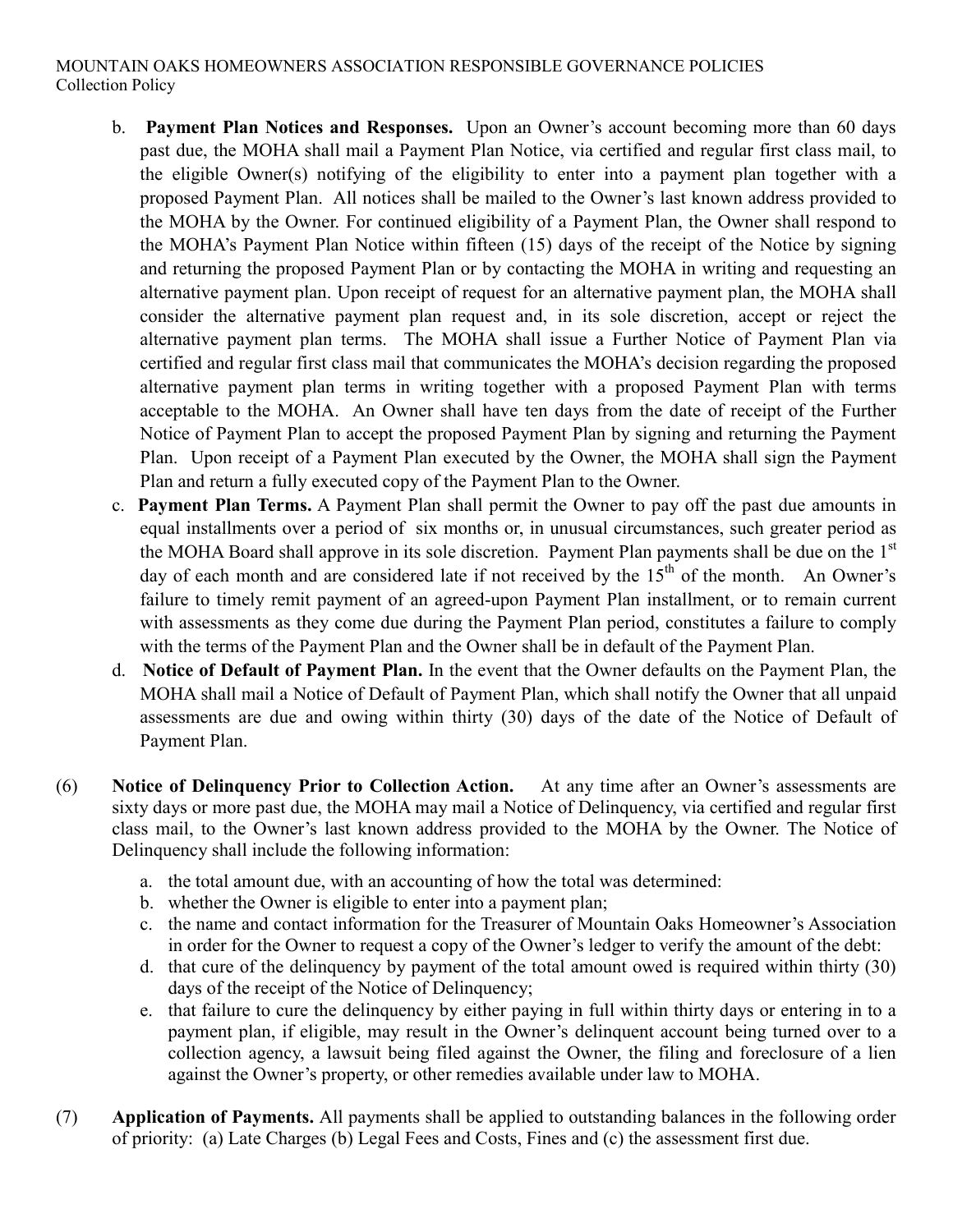- (8) **Remedies Available in Collection.** The following remedies are available to the MOHA in the collection of unpaid assessments:
	- a. A lien for unpaid assessments, fines, charges, fees, sums assessed including interest, court costs, collection costs and reasonable attorney fees ("assessment lien"), is automatically imposed by operation of law and by the declaration of covenants. Prior to release of any lien, all assessments, late charges, interest and costs must be paid in full to the MOHA by certified check or money order;
	- b. Foreclosure of an assessment lien if the balance of the assessment lien equals or exceeds six months of common expense assessments based on a periodic budget adopted by the MOHA, which action can only be taken after the MOHA Board of Directors has formally resolved, by a recorded vote, to authorize such legal action;
	- **c.** Suit for collection of the unpaid assessments seeking a personal judgment against the Owner or former Owner on an individual basis, which action can only be taken after the MOHA Board of Directors has formally resolved, by a recorded vote, to authorize such legal action against the Owner individually;
	- d. Appointment by the Court of a receiver to collect all sums alleged to be due by the Owner;
	- e. Enforcement actions pursuant to Section 1304 of the Covenants authorize MOHA to remedy a breach of covenants after notice. In the event that MOHA remedies the breach with corrective action, MOHA shall be reimbursed for all reasonable expenses incurred to cure the breach by the person responsible for the breach and if not paid within thirty (30) days after such Owner has been sent notice of the amount due, such amount, plus interest at the rate of twelve percent (12%) per annum and plus cost of collection, shall be a lien on the ownership interest in the Lot (including improvements thereon) of each person so notified and shall in all respects be the personal obligation of the Owner.
- (9) **Small Balance and Audit Letters:** A delinquent homeowner with a balance less than \$25 and under circumstances which would cost the Association more to collect the delinquent balance than to receive the amount owed, may receive audit letters. The MOHA Board of Directors, in their discretion, may not follow the Collection Policy regarding the collection of small balance accounts, but instead send audit letters. Audit letters will be distributed at the direction of the Board.
- (10) **Dispute and Settlement:** All Assessments shall be payable in the amounts specified in the statement thereof, and no offsets or reduction shall be permitted for any reason including, without limitation, any claim that the Association or the Board of Directors are not properly exercising their duties and powers under the Covenants. The MOHA Board has the authority to present or accept a settlement offer that waives all or some of the costs, late fees, attorney fees, r other collection costs and/or interest, or Regular or Special Assessments, if in the MOHA Board's opinion, such waiver is in the best interest of the community. Waiver of regular or special assessments requires a unanimous vote of the MOHA Board.

IN WITNESS WHEREOF, the undersigned certify that Policy on Collections was adopted by resolution of the Board of Directors of Mountain View Homeowners Association on this 18 day of September, 2016.

MOUNTAIN OAKS HOMEOWNERS ASSOCIATION A Colorado nonprofit corporation,